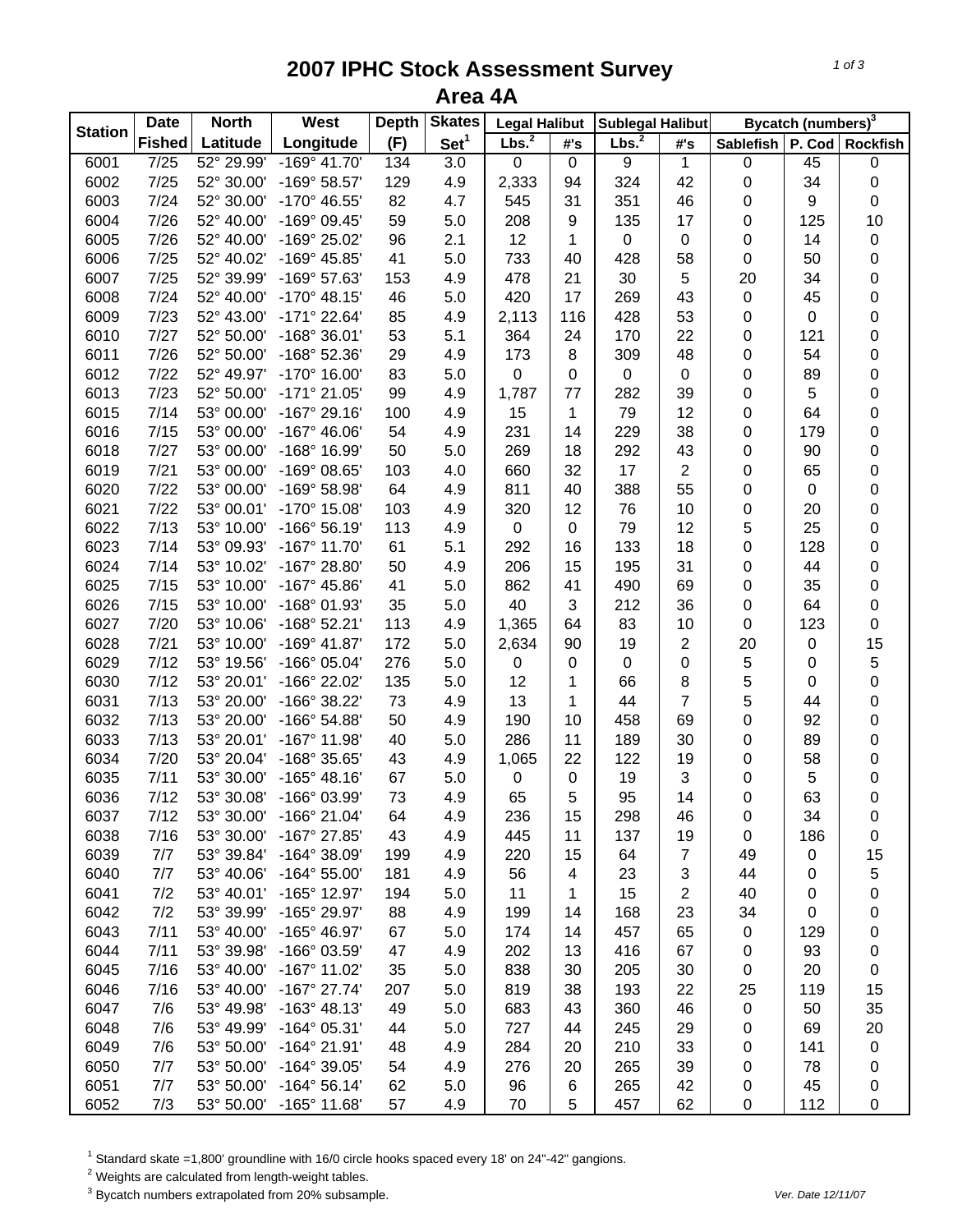## **2007 IPHC Stock Assessment Survey Area 4A**

|                | <b>Date</b>      | <b>North</b> | West                  | <b>Depth</b> | <b>Skates</b>    | <b>Legal Halibut</b> |                | <b>Sublegal Halibut</b> |                | Bycatch (numbers) <sup>3</sup> |           |                 |
|----------------|------------------|--------------|-----------------------|--------------|------------------|----------------------|----------------|-------------------------|----------------|--------------------------------|-----------|-----------------|
| <b>Station</b> | <b>Fished</b>    | Latitude     | Longitude             | (F)          | Set <sup>1</sup> | Lbs. <sup>2</sup>    | #'s            | Lbs. <sup>2</sup>       | #'s            | <b>Sablefish</b>               |           | P. Cod Rockfish |
| 6053           | $\overline{7/2}$ | 53° 49.99'   | $-165^{\circ} 28.90'$ | 50           | 5.0              | 85                   | $\overline{7}$ | $\overline{370}$        | 67             | $\pmb{0}$                      | 119       | 0               |
| 6054           | 7/8              | 53° 49.99'   | $-165^{\circ}$ 46.01' | 42           | 5.0              | 43                   | 3              | 172                     | 31             | 0                              | 163       | 0               |
| 6055           | 7/8              | 53° 49.97'   | -166° 03.09'          | 42           | 5.0              | 217                  | $\overline{7}$ | 286                     | 52             | 0                              | 25        | 0               |
| 6056           | 7/10             | 53° 50.08'   | -166° 20.08'          | 148          | 4.9              | 146                  | 10             | 107                     | 12             | 0                              | 69        | 0               |
| 6057           | 7/5              | 54° 00.00'   | -164° 05.89'          | 41           | 5.0              | 320                  | 21             | 310                     | 43             | 0                              | 183       | 0               |
| 6058           | 7/5              | 54° 00.00'   | $-164^{\circ}$ 23.44' | 57           | 4.9              | 71                   | 6              | 185                     | 26             | 0                              | 87        | 0               |
| 6059           | 7/4              | 53° 59.88'   | $-164^{\circ}$ 40.36' | 54           | 5.0              | 364                  | 25             | 334                     | 58             | 0                              | 104       | $\mathbf 0$     |
| 6060           | 7/4              | 54° 00.00'   | $-164^{\circ}$ 57.12' | 44           | 4.9              | 107                  | 8              | 303                     | 50             | 0                              | 59        | 0               |
| 6061           | 7/3              | 54° 00.01'   | -165° 12.04'          | 41           | 5.0              | 610                  | 35             | 293                     | 35             | 0                              | 84        | 0               |
| 6062           | 7/3              | 53° 59.99'   | -165° 29.15'          | 41           | 4.9              | 468                  | 31             | 528                     | 77             | 0                              | 68        | 0               |
| 6063           | 7/8              | 54° 00.03'   | $-165^{\circ}$ 46.00' | 53           | 5.0              | 896                  | 42             | 615                     | 93             | 0                              | 5         | 0               |
| 6064           | 7/5              | 54° 10.00'   | $-164^{\circ}$ 07.10' | 39           | 5.0              | 127                  | 9              | 75                      | 14             | 0                              | 110       | $\mathbf 0$     |
| 6065           | 7/5              | 54° 10.05'   | $-164^{\circ} 25.00'$ | 48           | 5.0              | 127                  | 8              | 294                     | 53             | 0                              | 30        | $\mathbf 0$     |
| 6066           | 7/4              | 54° 09.45'   | $-164^{\circ}$ 42.38' | 39           | 4.5              | 362                  | 16             | 422                     | 66             | 0                              | 18        | $\mathbf 0$     |
| 7001           | 8/25             | 54° 30.00'   | -165° 43.60'          | 206          | 5.0              | 48                   | 4              | 447                     | 62             | 5                              | 0         | 5               |
| 7002           | 8/25             | 54° 29.98'   | -166° 18.80'          | 270          | 5.0              | 209                  | 11             | $\pmb{0}$               | $\,0\,$        | 90                             | 0         | $\mathbf 0$     |
| 7003           | 8/25             | 54° 30.00'   | -166° 36.67'          | 264          | 5.0              | 798                  | 33             | 11                      | 1              | 15                             | 0         | $\mathbf 0$     |
| 7004           | 8/26             | 54° 29.98'   | -166° 52.95'          | 261          | 5.0              | 785                  | 33             | $\pmb{0}$               | 0              | 25                             | 0         | 0               |
| 7006           | 8/24             | 54° 40.00'   | -165° 25.77'          | 109          | $5.0\,$          | 13                   | 1              | 79                      | 13             | 0                              | 0         | 0               |
| 7007           | 8/24             | 54° 39.70'   | $-165^{\circ}$ 43.01' | 184          | 5.0              | $\pmb{0}$            | 0              | 45                      | $\overline{7}$ | 0                              | 0         | $\mathbf 0$     |
| 7008           | 8/23             | 54° 40.31'   | -166° 00.54'          | 182          | 5.1              | 76                   | 6              | 187                     | 23             | 0                              | $\pmb{0}$ | $\mathbf 0$     |
| 7009           | 8/22             | 54° 40.14'   | $-166°$ 18.01'        | 170          | 5.0              | 177                  | 11             | 25                      | 3              | 0                              | 20        | $\mathbf 0$     |
| 7010           | 8/22             | 54° 40.17'   | $-166°35.01'$         | 183          | $5.0\,$          | 103                  | 6              | 10                      | 1              | 0                              | $\pmb{0}$ | $\mathbf 0$     |
| 7011           | 8/26             | 54° 39.98'   | -166° 53.56'          | 208          | $5.0\,$          | 432                  | 22             | 44                      | $\sqrt{5}$     | 5                              | $\pmb{0}$ | $\mathbf 0$     |
| 7012           | 8/26             | 54° 39.98'   | -167° 10.32'          | 248          | 5.0              | 210                  | 9              | $\pmb{0}$               | $\pmb{0}$      | 15                             | $\pmb{0}$ | 5               |
| 7013           | 8/24             | 54° 50.04'   | -165° 25.12'          | 82           | 5.0              | 48                   | $\overline{c}$ | 94                      | 15             | $\pmb{0}$                      | $\pmb{0}$ | $\mathbf 0$     |
| 7014           | 8/23             | 54° 49.94'   | $-165^{\circ}$ 43.01' | 84           | 5.0              | 64                   | 5              | 190                     | 30             | 0                              | 35        | 0               |
| 7015           | 8/23             | 54° 50.03'   | -166° 00.00'          | 86           | 5.0              | 145                  | 10             | 86                      | 12             | 0                              | 20        | $\mathbf 0$     |
| 7016           | 8/22             | 54° 50.03'   | -166° 18.89'          | 91           | 5.0              | $\pmb{0}$            | $\pmb{0}$      | 9                       | 1              | 0                              | 10        | $\mathbf 0$     |
| 7017           | 8/22             | 54° 50.00'   | -166° 35.39'          | 108          | 5.0              | 75                   | 4              | 16                      | $\overline{c}$ | 0                              | 15        | 0               |
| 7018           | 8/21             | 54° 50.05'   | -166° 52.38'          | 143          | 5.0              | 59                   | 3              | 9                       | 1              | 0                              | 0         | $\mathbf 0$     |
| 7019           | 8/21             | 54° 50.02'   | -167° 10.54'          | 195          | $5.0\,$          | 221                  | 12             | 63                      | 7              | 0                              | 5         | $\mathbf 0$     |
| 7021           | 8/16             | 55° 00.00'   | -166° 34.00'          | 81           | $5.0\,$          | 234                  | 10             | 15                      | 2              | 0                              | 5         | $\mathbf 0$     |
| 7022           | 8/21             | 55° 00.00'   | -166° 49.98'          | 83           | 5.0              | 34                   | $\overline{2}$ | 17                      | $\overline{2}$ | 0                              | 15        | $\mathsf 0$     |
| 7023           | 8/15             | 55° 00.28'   | -167° 09.02'          | 96           | 5.0              | 275                  | 11             | 64                      | 9              | 0                              | 29        | 0               |
| 7024           | 8/15             | 55° 01.04'   | -167° 27.02'          | 151          | 5.0              | 336                  | 20             | 109                     | 13             | 0                              | 45        | 0               |
| 7025           | 8/16             | 55° 10.04'   | -166° 34.00'          | 78           | 5.0              | 220                  | 11             | 29                      | 3              | 0                              | 0         | 0               |
| 7026           | 8/16             | 55° 10.04'   | $-166°51.04'$         | 79           | 5.0              | 311                  | 13             | $\mathbf 0$             | $\pmb{0}$      | 0                              | 35        | 0               |
| 7027           | 8/15             | 55° 10.01'   | -167° 09.23'          | 86           | 5.0              | 236                  | 12             | 24                      | 3              | 0                              | 35        | 0               |
| 7028           | 8/15             | 55° 10.00'   | $-167^{\circ}$ 26.48' | 89           | 4.9              | 423                  | 21             | 58                      | 8              | 0                              | 64        | 0               |
| 7029           | 8/14             | 55° 10.04'   | -167° 44.55'          | 171          | 5.0              | 307                  | 17             | 171                     | 20             | 0                              | 89        | 0               |
| 7030           | 8/14             | 55° 20.16'   | $-167^{\circ}$ 44.00' | 90           | 5.0              | 93                   | 5              | 59                      | $\overline{7}$ | 0                              | 178       | 0               |
| 7031           | 8/14             | 55° 19.98'   | -168° 01.36'          | 201          | 5.0              | 320                  | 19             | 114                     | 13             | 0                              | 25        | 0               |
| 7032           | 8/13             | 55° 29.97'   | -168° 01.23'          | 80           | 5.0              | 65                   | 4              | 42                      | 6              | 0                              | 180       | 0               |
| 7033           | 8/13             | 55° 30.01'   | -168° 20.52'          | 150          | 5.0              | 18                   | 1              | 10                      | 1              | 0                              | 54        | 0               |
| 7034           | 8/12             | 55° 40.33'   | -168° 36.97'          | 78           | 5.0              | 75                   | $\overline{2}$ | 10                      | 1              | 0                              | 124       | 0               |
| 7035           | 8/11             | 55° 50.03'   | $-168°36.12'$         | 78           | 5.1              | 130                  | 4              | 20                      | 3              | 0                              | 232       | 0               |
| 7036           | 8/12             | 55° 50.51'   | -168° 52.65'          | 112          | 5.0              | 115                  | 5              | 127                     | 16             | 0                              | 114       | 0               |
| 7037           | 8/11             | 56° 00.08'   | -168° 20.12'          | 88           | 5.1              | 96                   | 6              | 95                      | 13             | 0                              | 101       | 0               |
| 7038           | 8/3              | 56° 00.00'   | -168° 37.48'          | 142          | 5.1              | 26                   | $\overline{2}$ | 10                      | 1              | 0                              | 91        | 0               |

 $^1$  Standard skate =1,800' groundline with 16/0 circle hooks spaced every 18' on 24"-42" gangions.<br><sup>2</sup> Weights are calculated from length-weight tables.

3 Bycatch numbers extrapolated from 20% subsample. *Ver. Date 12/11/07*